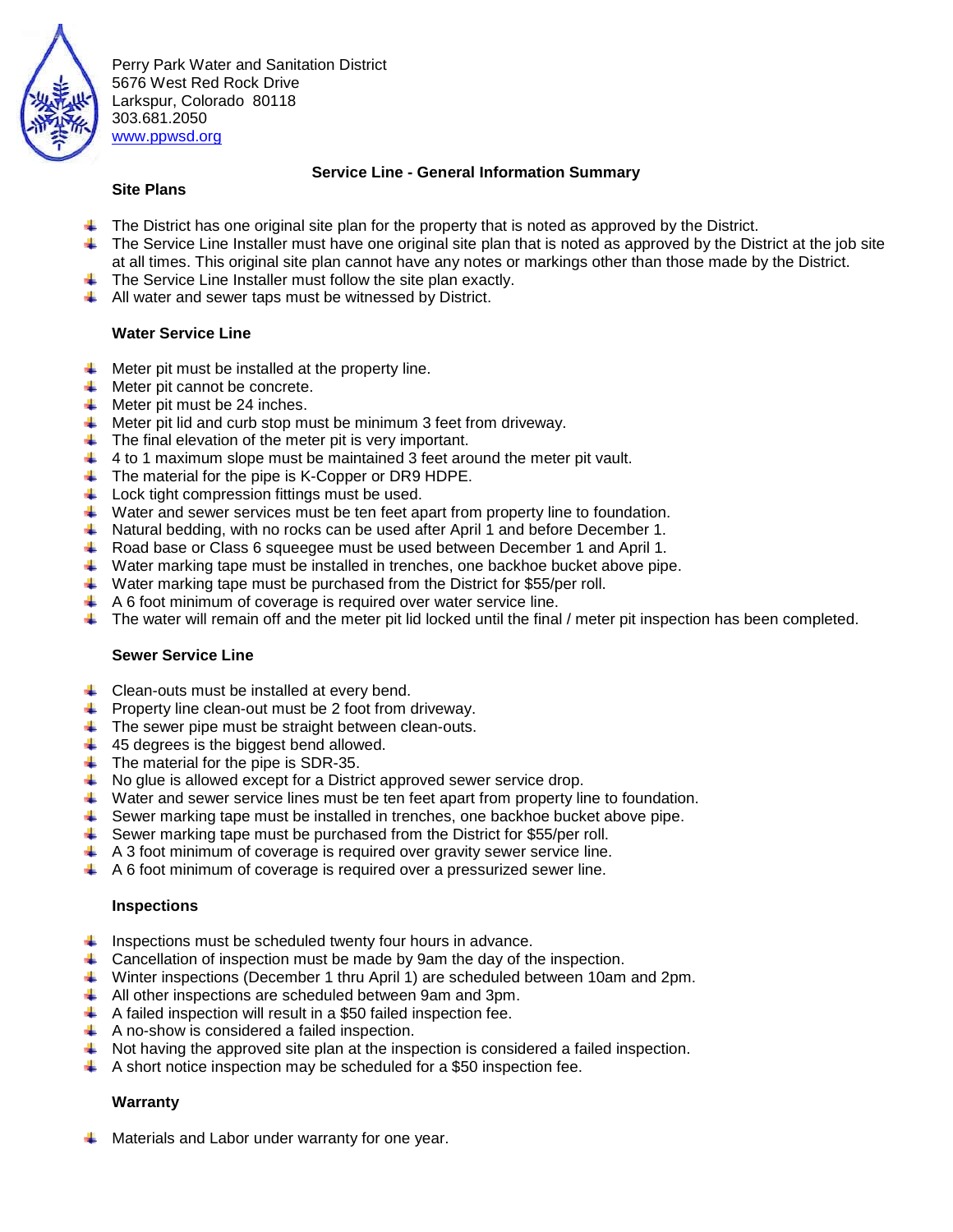

Perry Park Water and Sanitation District Telephone: 303.681.2050 5676 West Red Rock Drive Fax: 303.681.2051 Larkspur, Colorado 80118 www.ppwsd.org

# CONSTRUCTION STANDARDS AND SPECIFICATIONS TABLE OF CONTENTS

| <b>WATER</b>                               | Page #         | Date Last<br><b>Reviewed</b> |
|--------------------------------------------|----------------|------------------------------|
| Air & Vacuum Valve Installation            | $\mathbf{1}$   | 10/29/2005                   |
| Blow-Off & Temporary Firehouse Connection  | $\overline{2}$ | 10/19/2005                   |
| <b>Fire Hydrant Assembly Detail</b>        | 3              | 10/19/2005                   |
| <b>Gate Valve Assembly Detail</b>          | $\overline{4}$ | 12/19/2005                   |
| <b>In-House Meter Installation</b>         | 5              | 11/23/2005                   |
| Meter Vault Grading Detail                 | 6              | 10/19/2005                   |
| <b>Remote Reader Detail</b>                | 7              | 11/24/2008                   |
| <b>Temporary Blow Off Assembly</b>         | 8              | 10/19/2005                   |
| <b>Thrust Block Detail</b>                 | 9, 10, 11      | 05/12/2006                   |
| <b>Tracer Wire Test Station Detail</b>     | 12             | 10/19/2005                   |
| Water Meter Assembly - Elevation Section   | 13             | 10/19/2005                   |
| Water Meter Assembly - Plan Section        | 14             | 10/19/2005                   |
| Water Tap, Curb Stop & Meter Vault         | 15             | 05/21/2018                   |
| <b>SEWER</b>                               | Page #         | Date Last<br><b>Reviewed</b> |
| <b>Concrete Encasement of Sewer Detail</b> | 16             | 10/19/2005                   |
| Drop Manhole                               | 17             | 11/23/2005                   |
| <b>Individual Sewer Service Force Main</b> | 18             | 10/19/2005                   |
| <b>Optional Sewer Stubout Detail</b>       | 19             | 10/19/2005                   |
| Saddle                                     | 20             | 10/19/2005                   |
| <b>Sewer Service Drop</b>                  | 21             | 10/19/2005                   |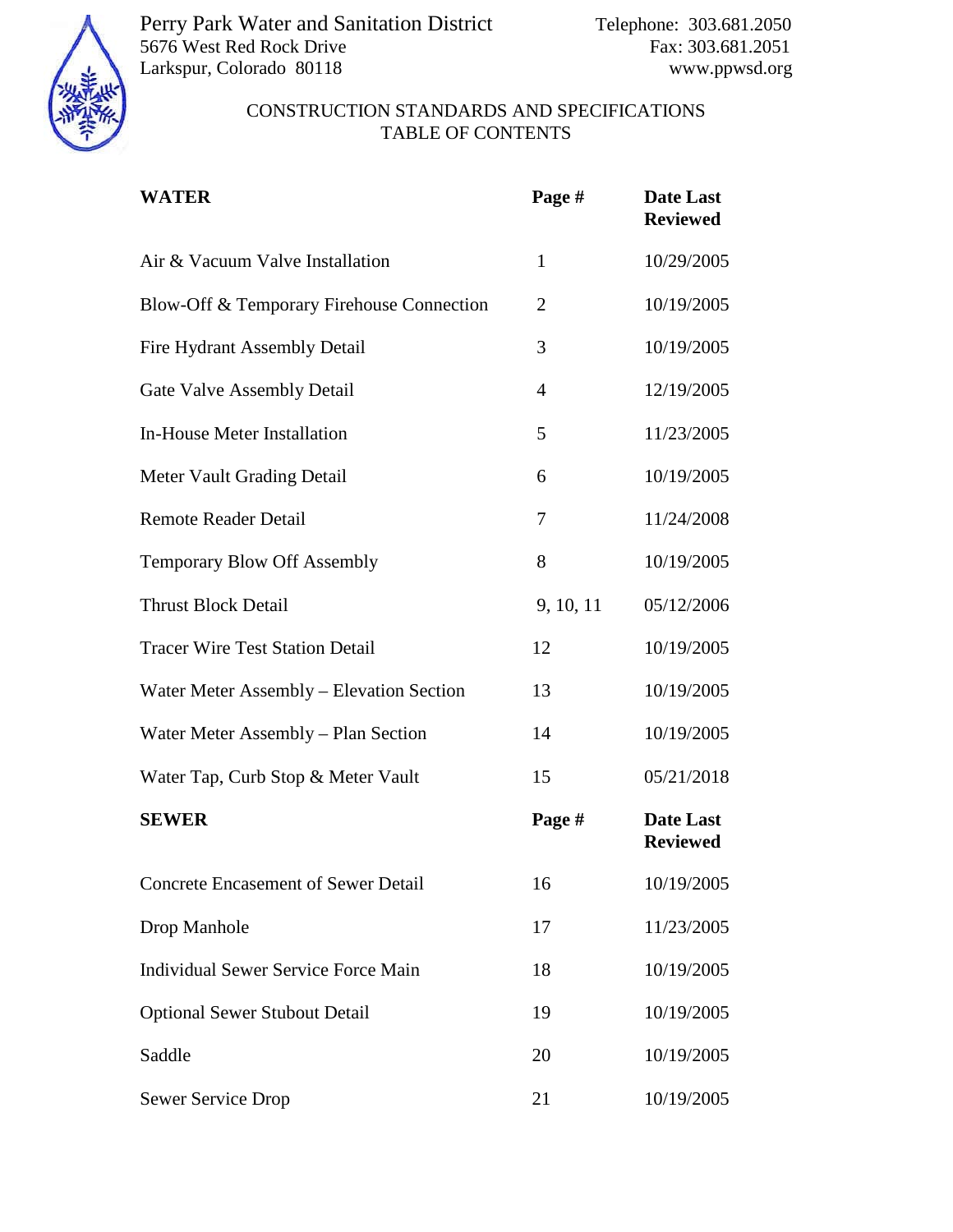

Perry Park Water and Sanitation District Telephone: 303.681.2050 5676 West Red Rock Drive Fax: 303.681.2051 Larkspur, Colorado 80118 www.ppwsd.org

# CONSTRUCTION STANDARDS AND SPECIFICATIONS TABLE OF CONTENTS

| <b>Standard Manhole</b>                           | 22     | 10/19/2005                          |
|---------------------------------------------------|--------|-------------------------------------|
| Wye Connection                                    | 23     | 12/20/2005                          |
| <b>MISCELLANEOUS</b>                              | Page # | <b>Date Last</b><br><b>Reviewed</b> |
| <b>PVC</b> and DIP Bedding Detail - Mainline Only | 24     | 10/19/2005                          |
| Valve and Manhole Marker Post                     | 25     | 10/19/2005                          |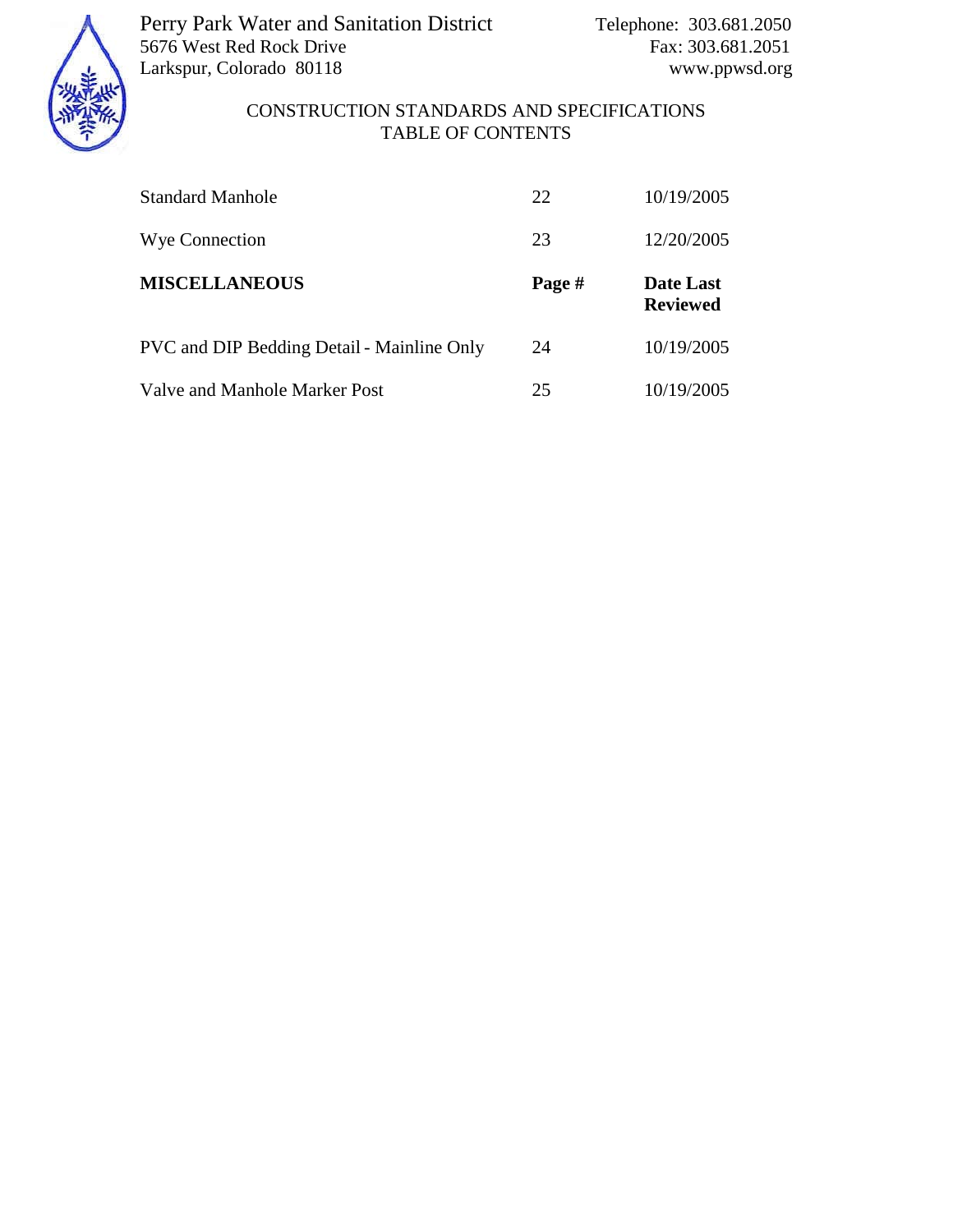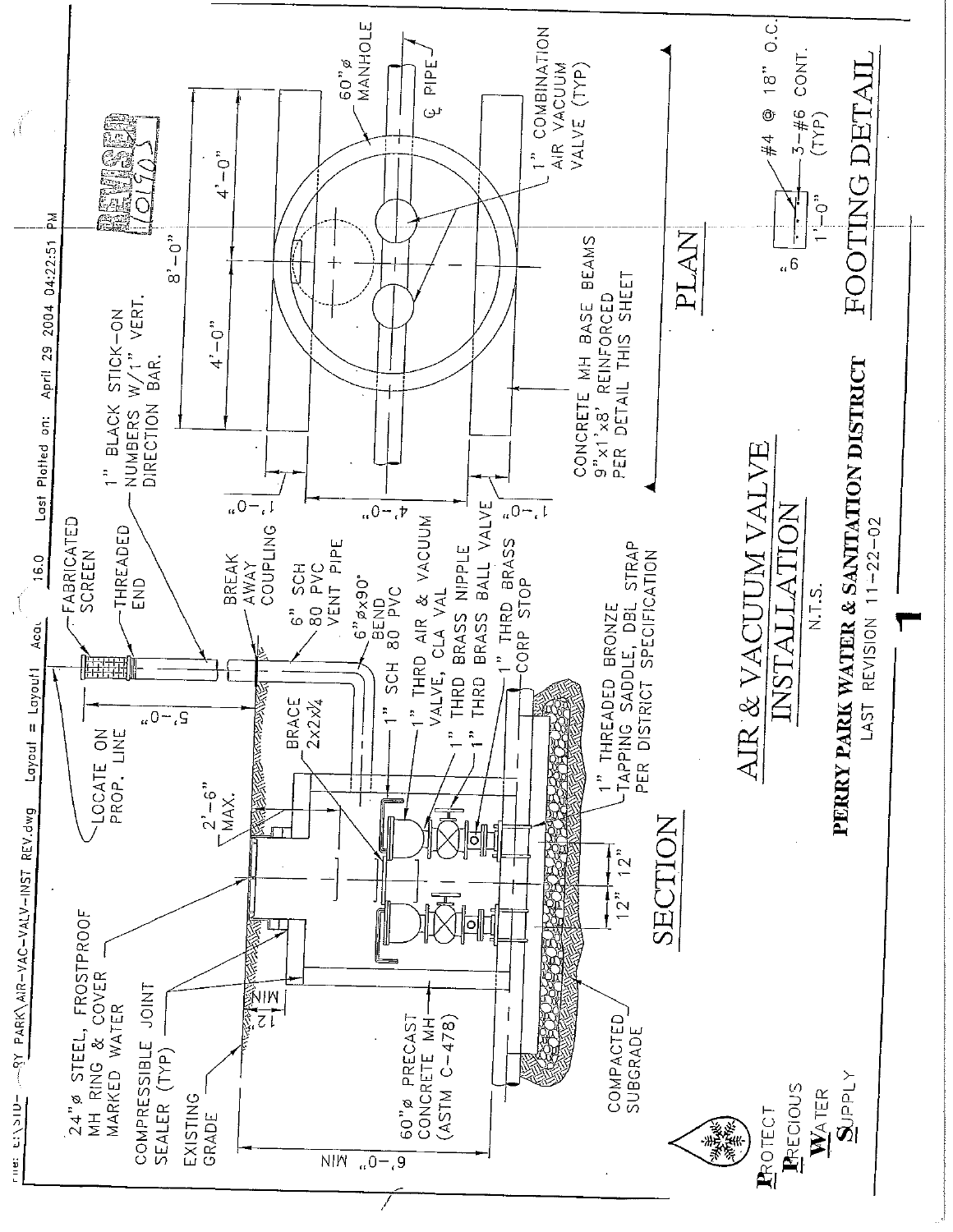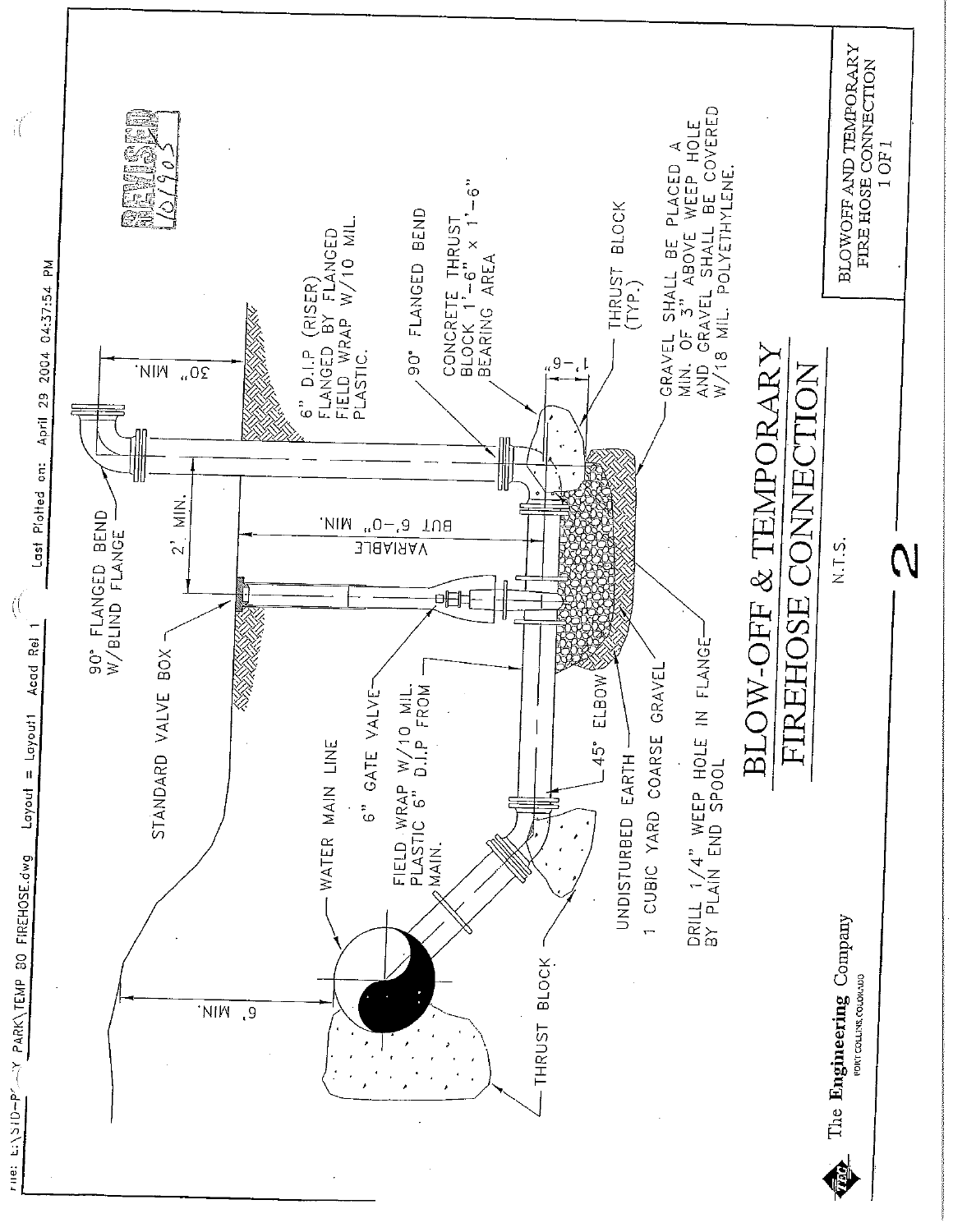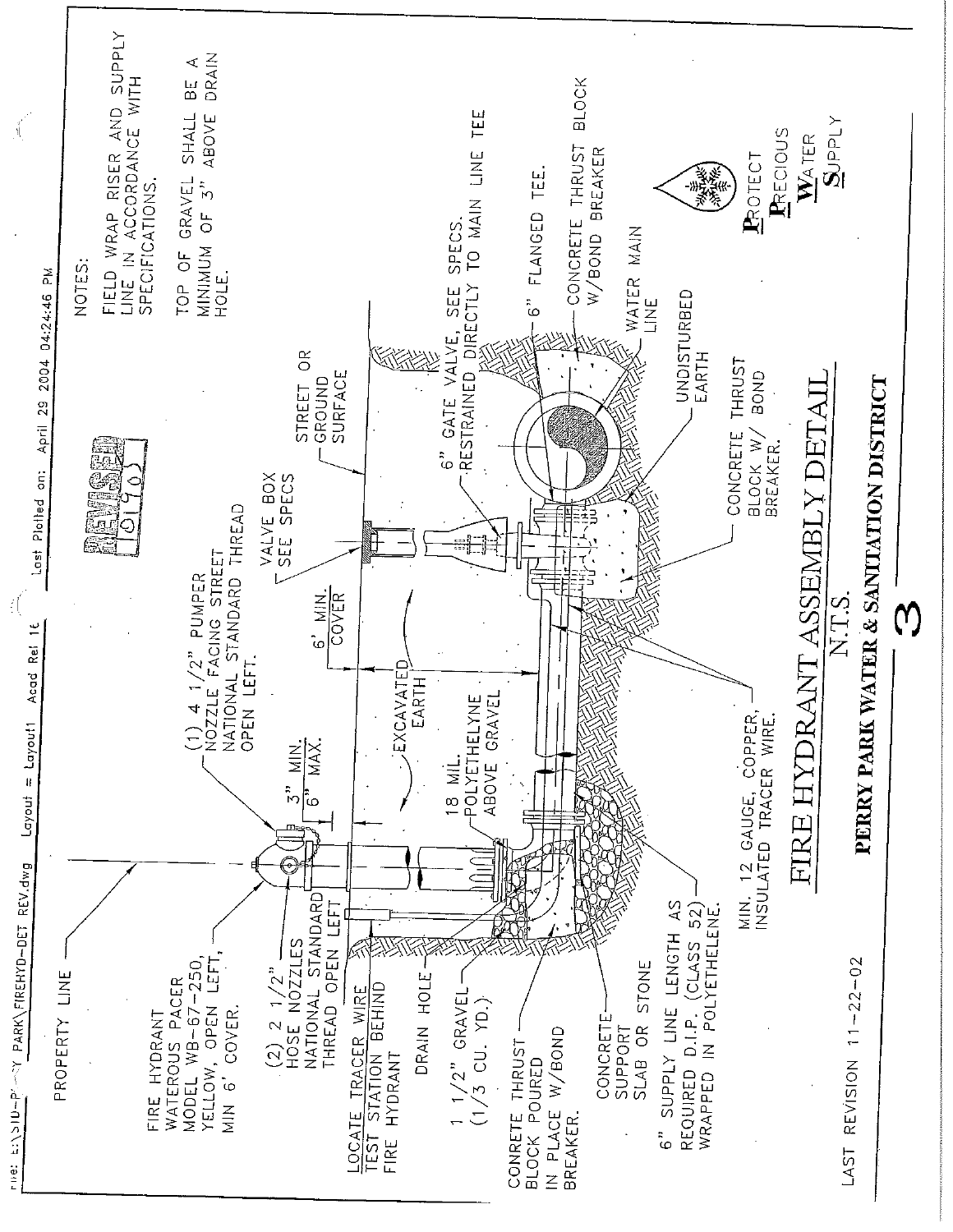

Y PARK\GATEVALVEASS REV.dwg Layout = Layout1 Acad Rei 16<sup>2</sup> LMS Tech)

File: E:\STD-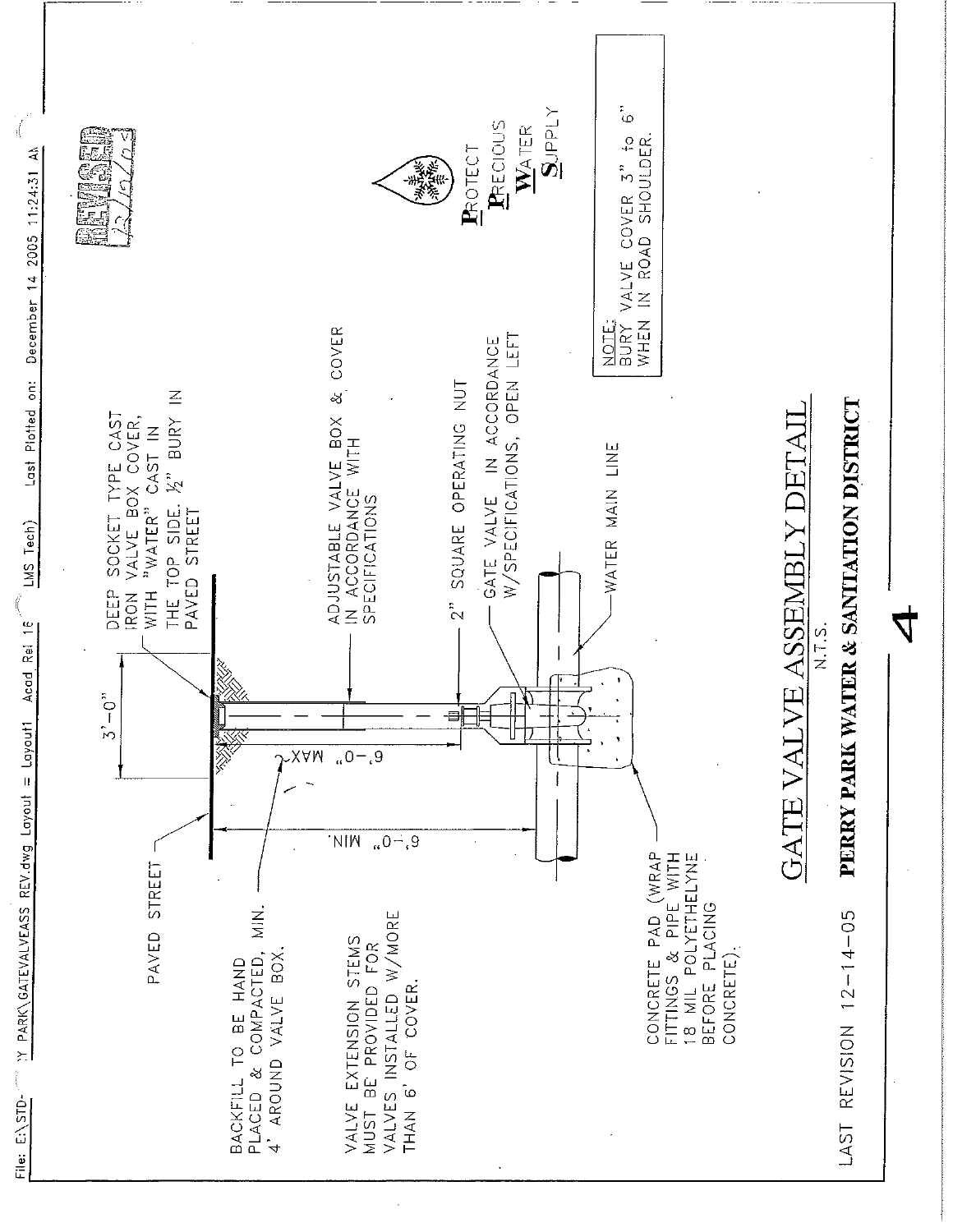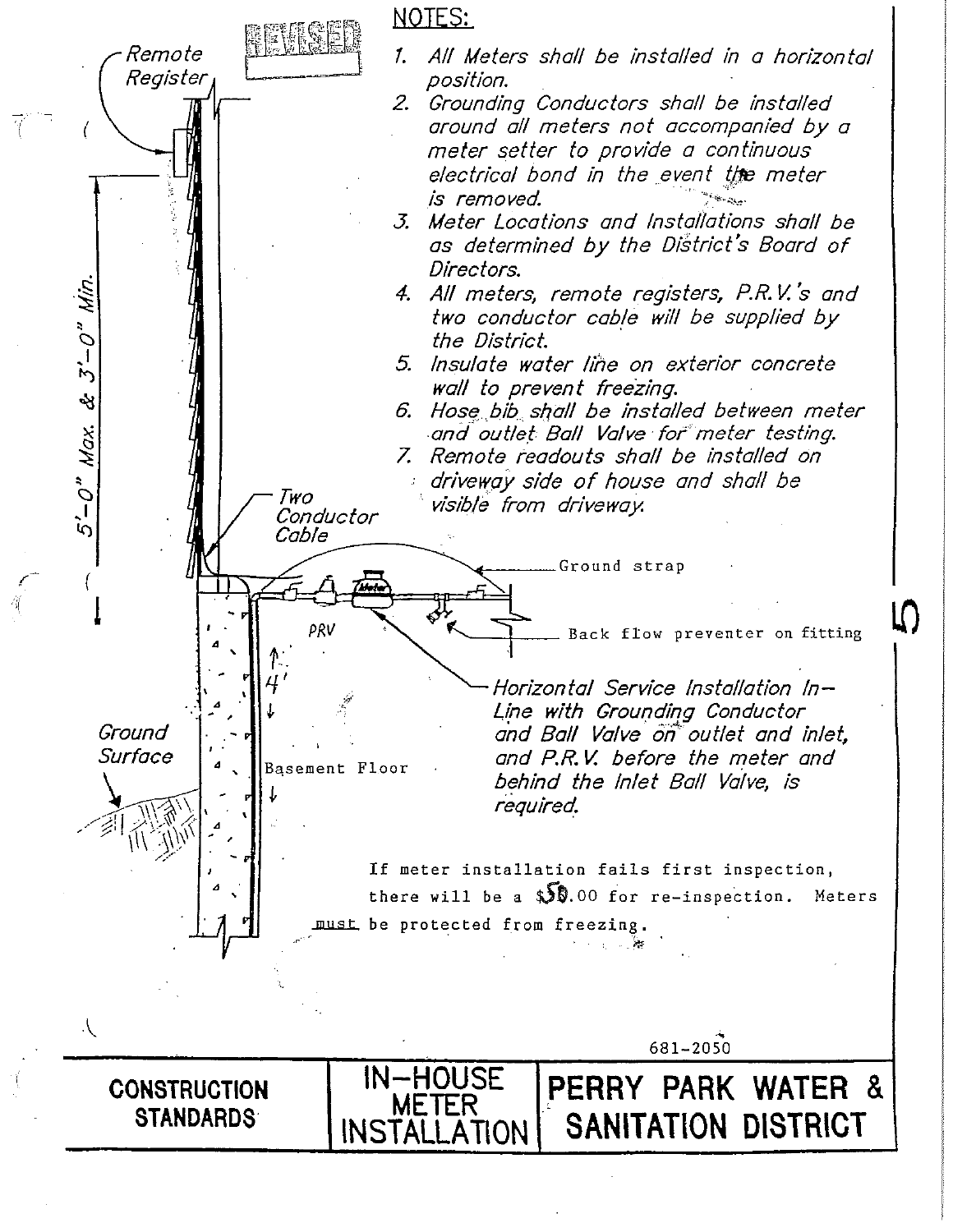

PARK\METER-GRADING REV.dwg

 $\mathbf{H}$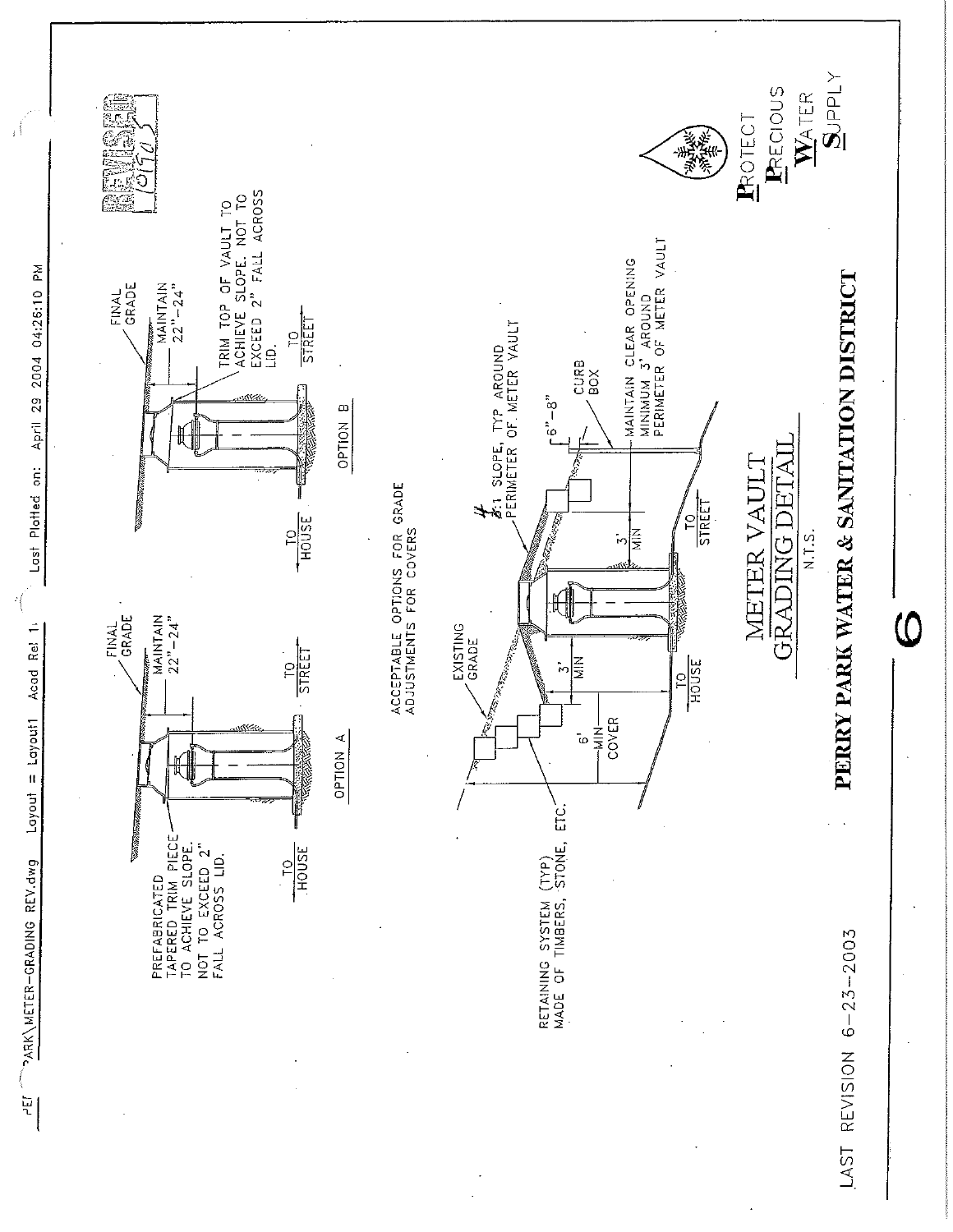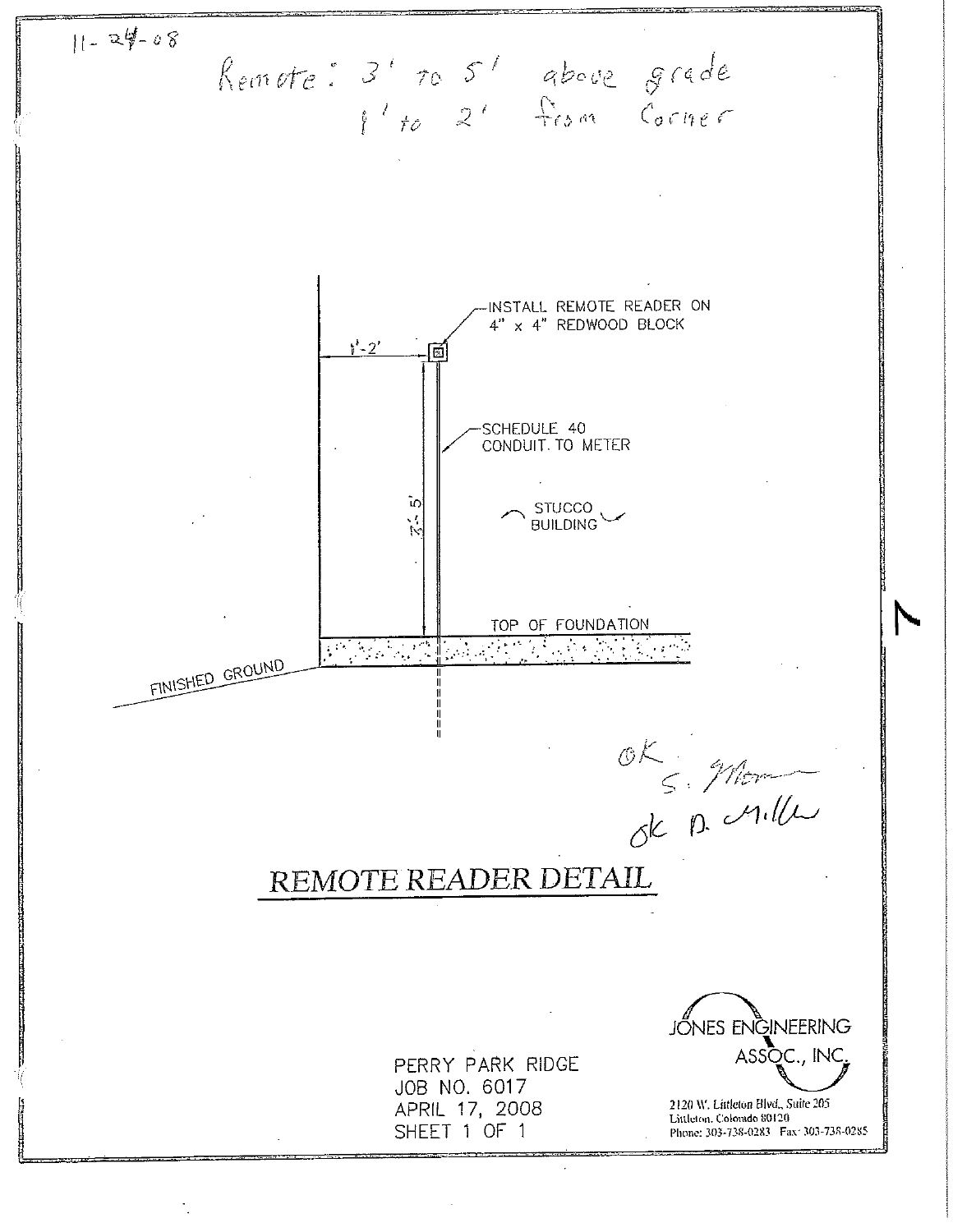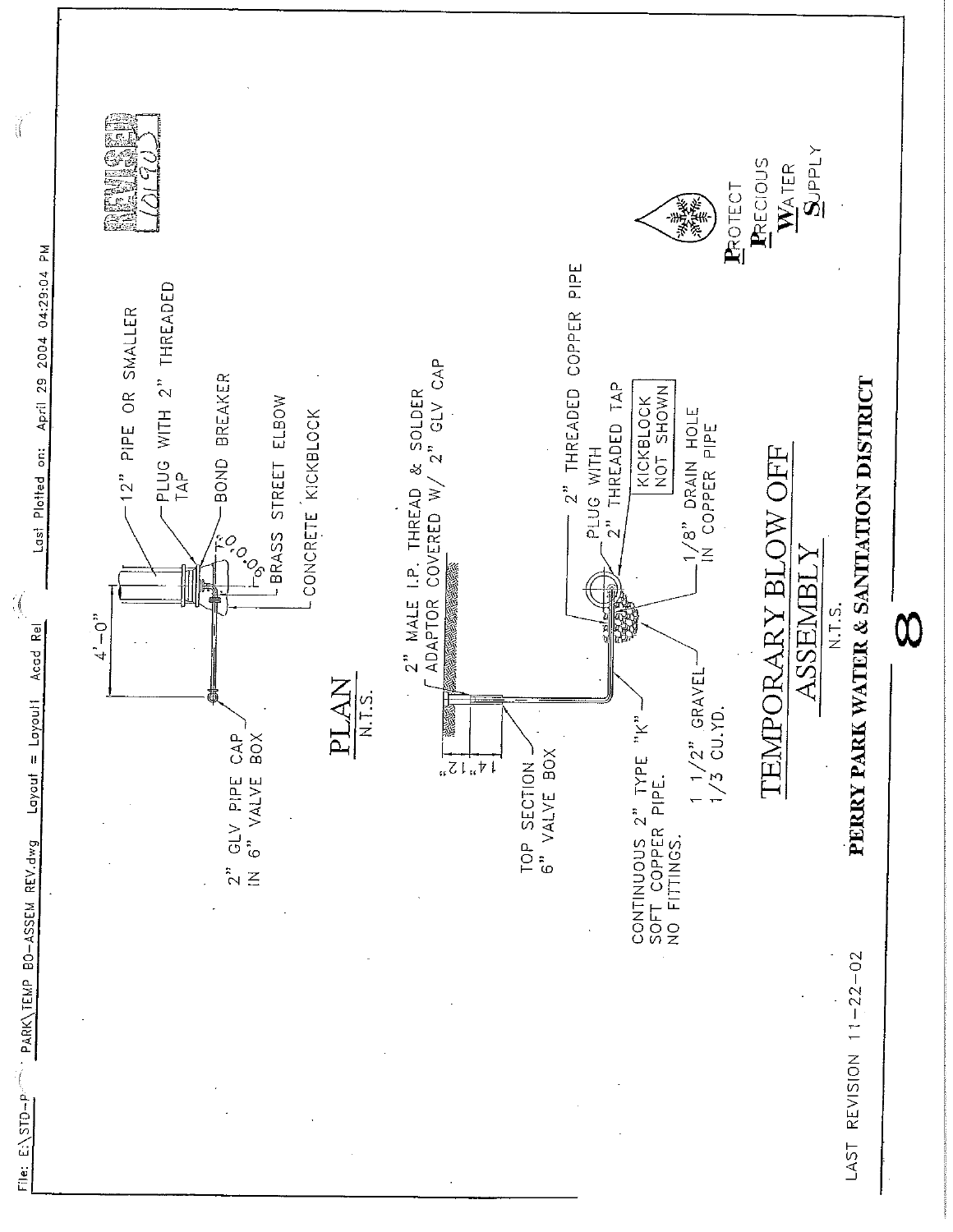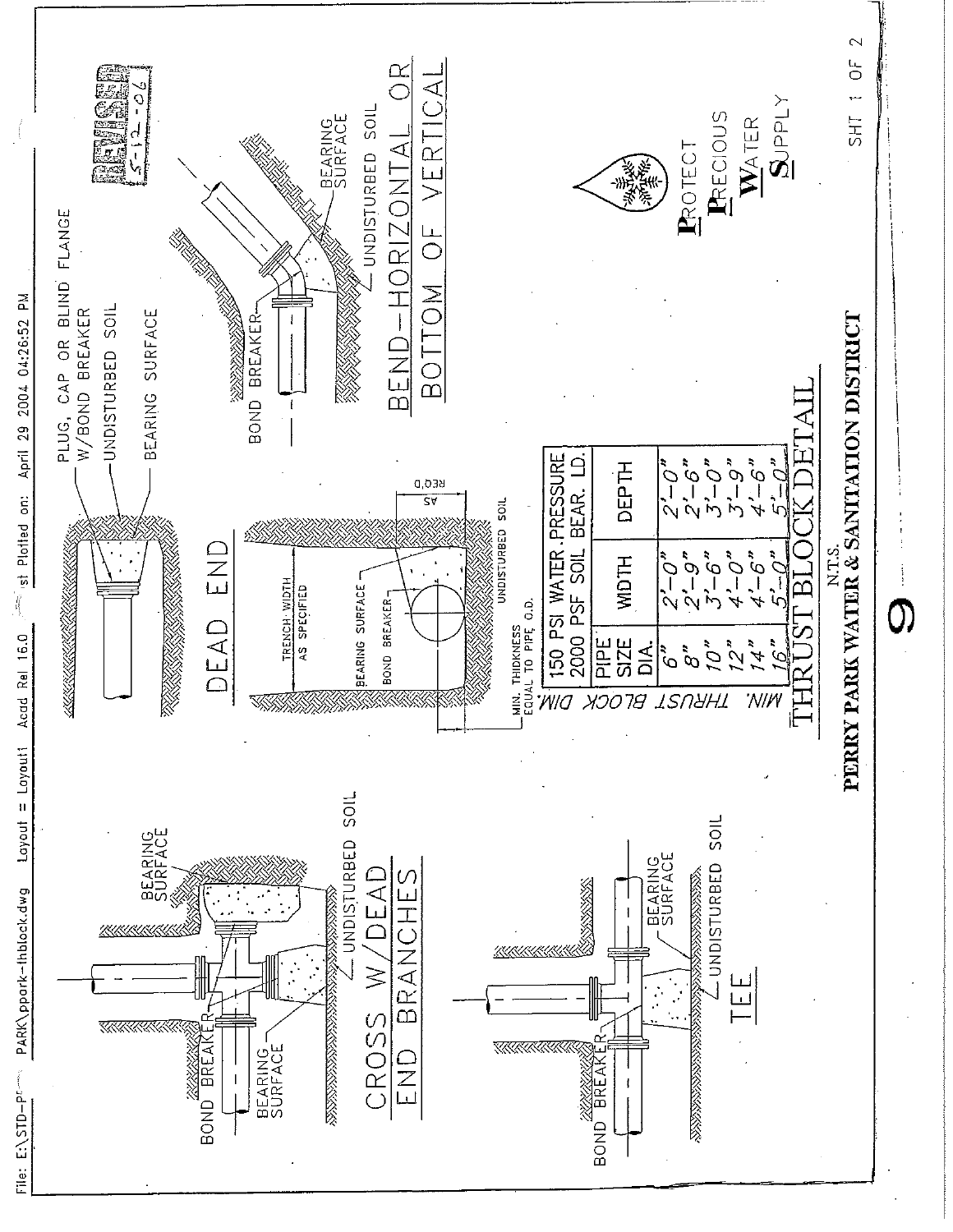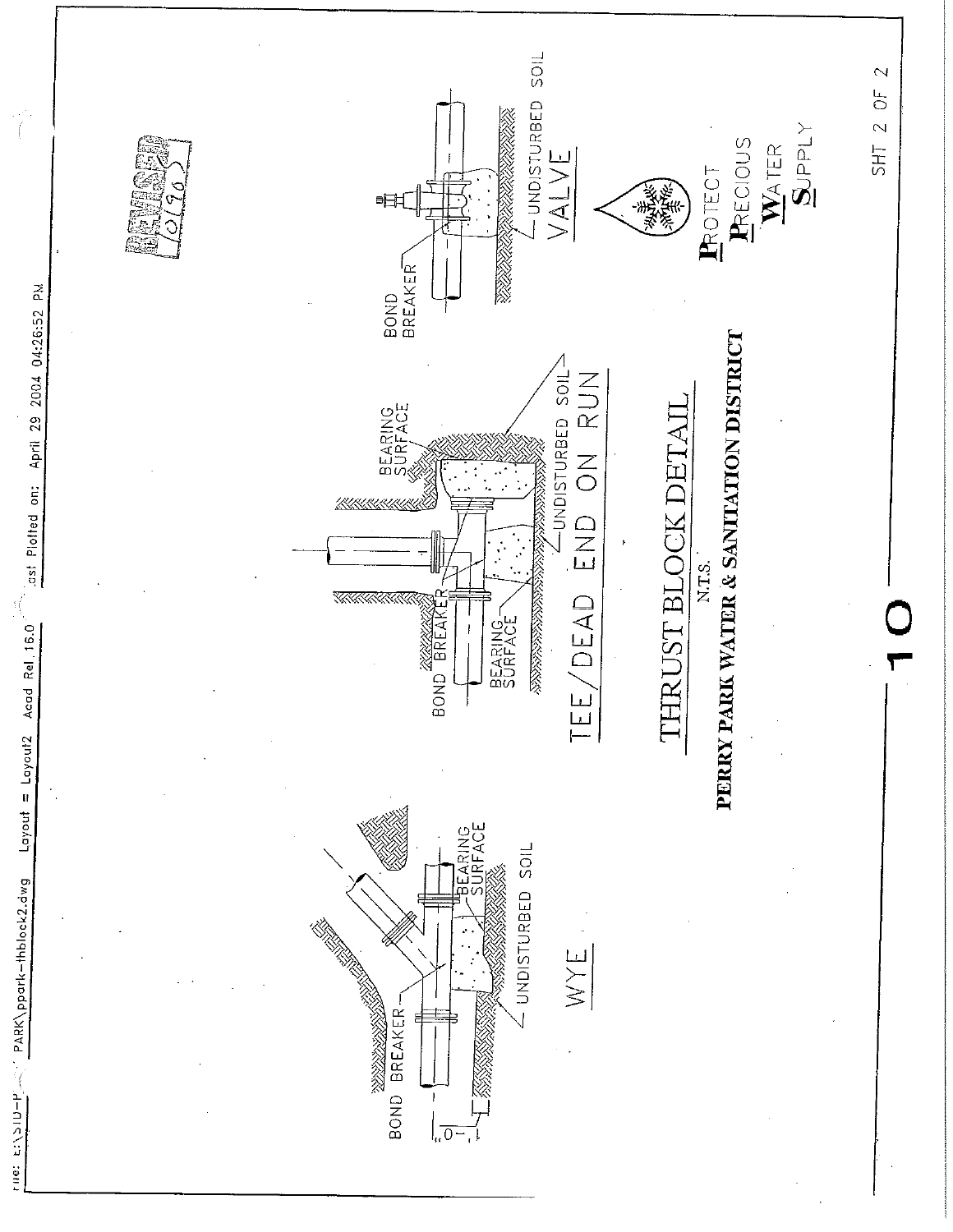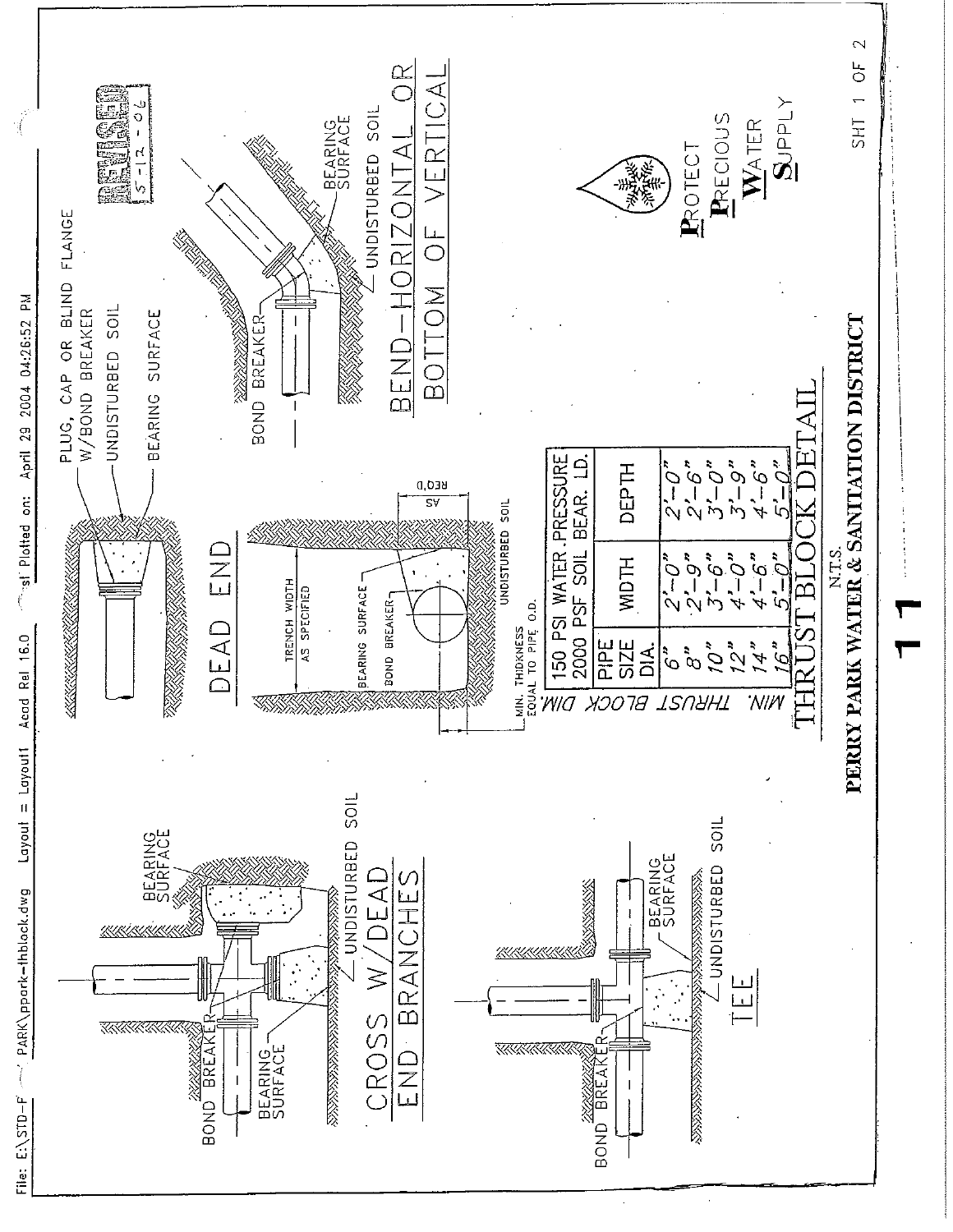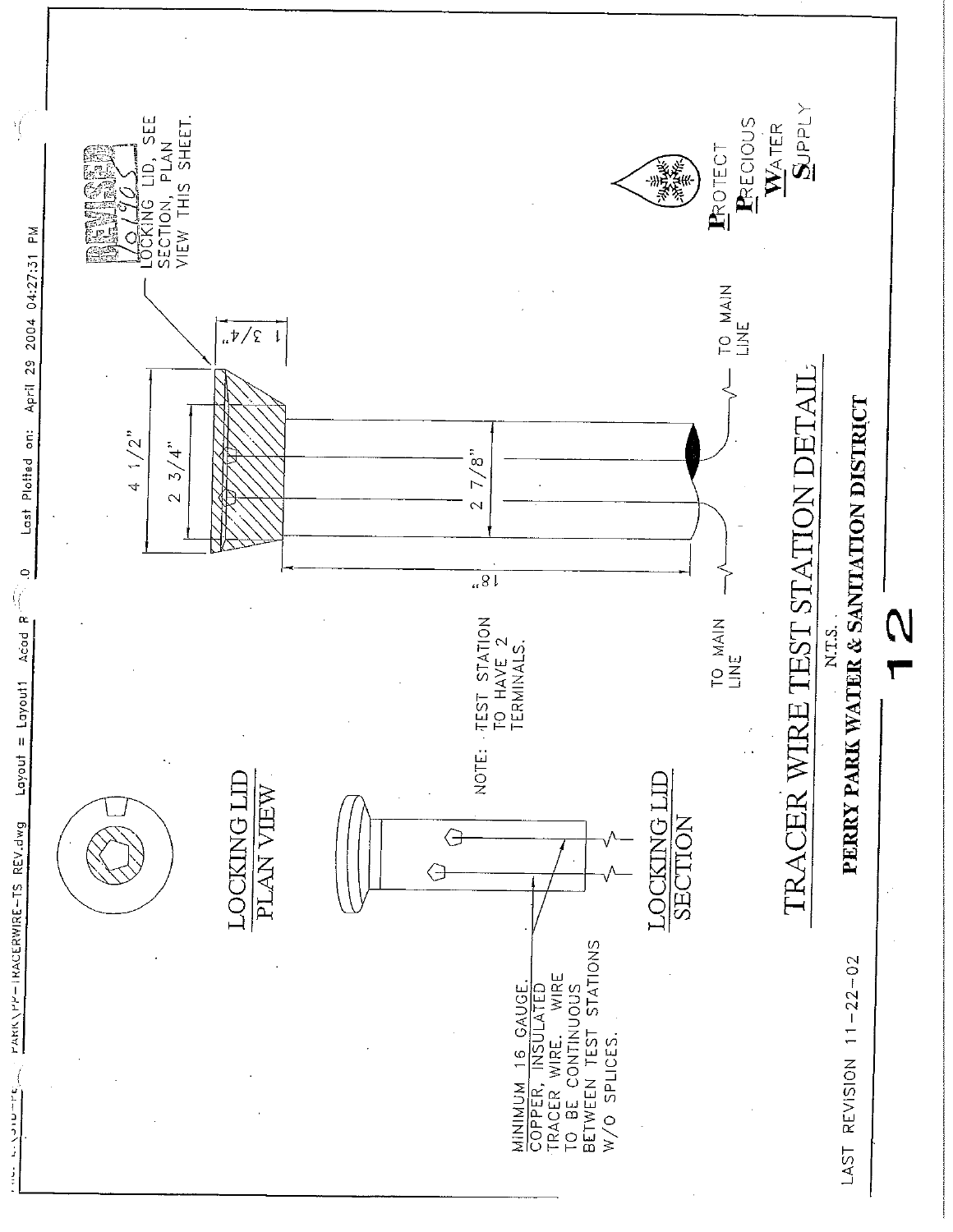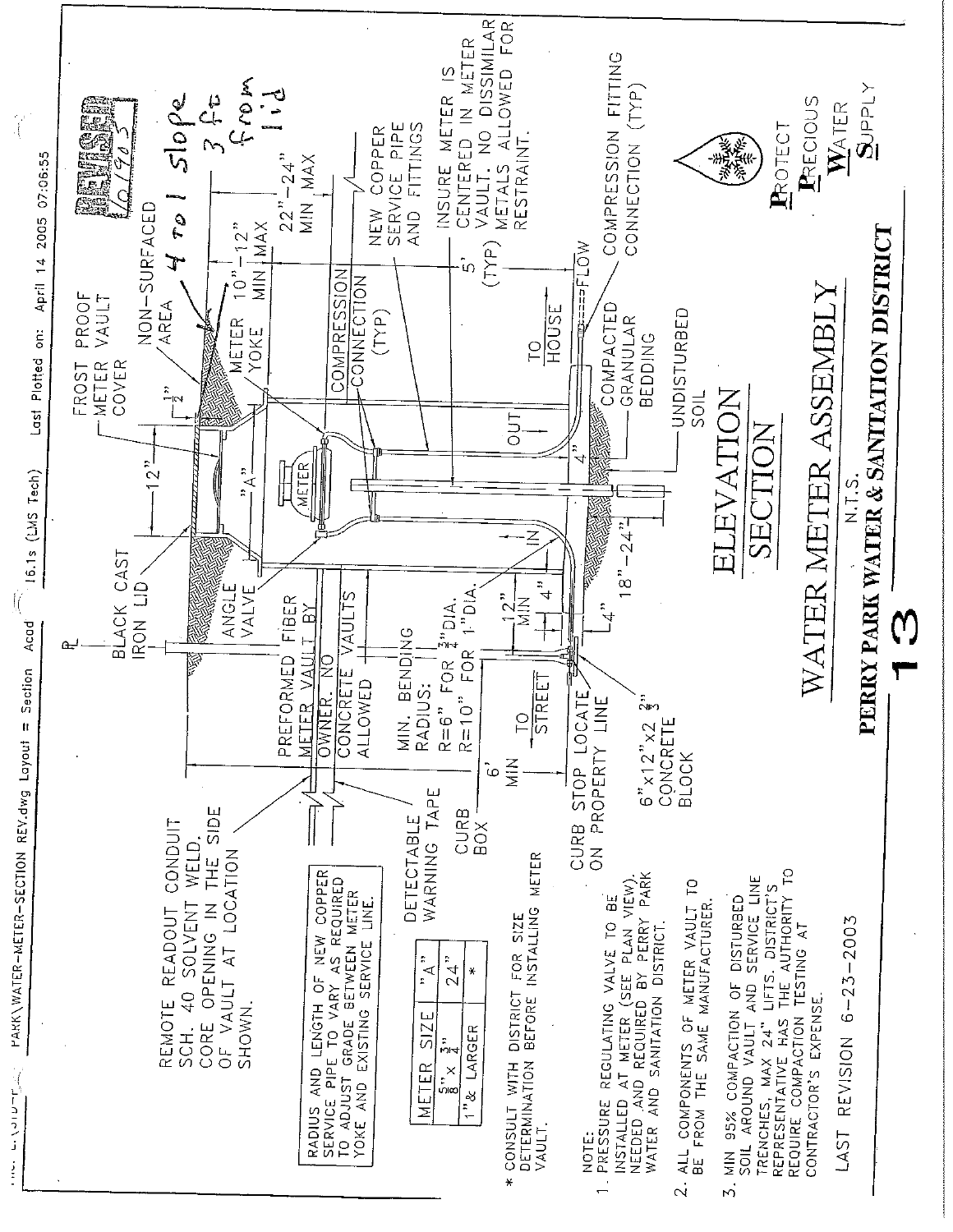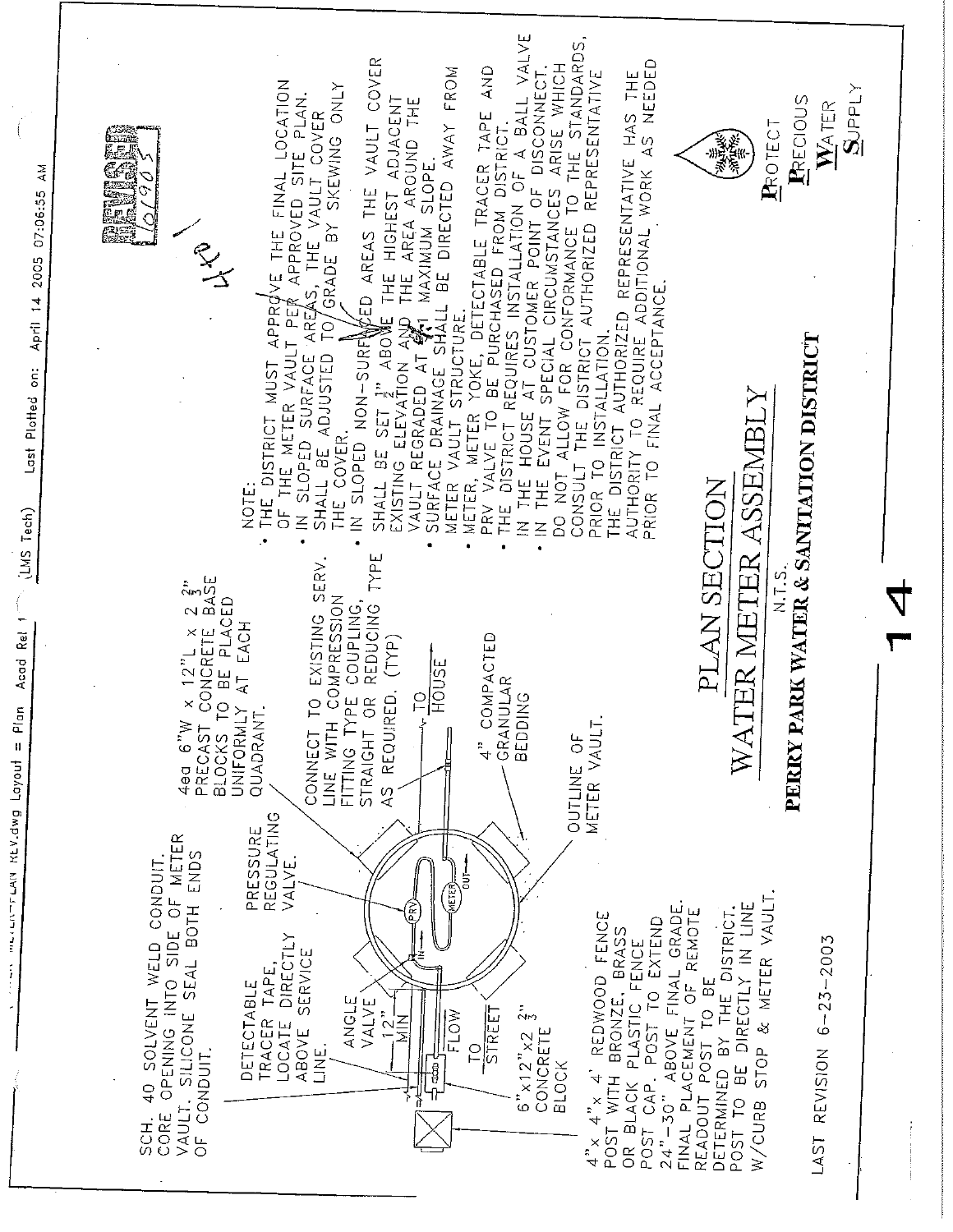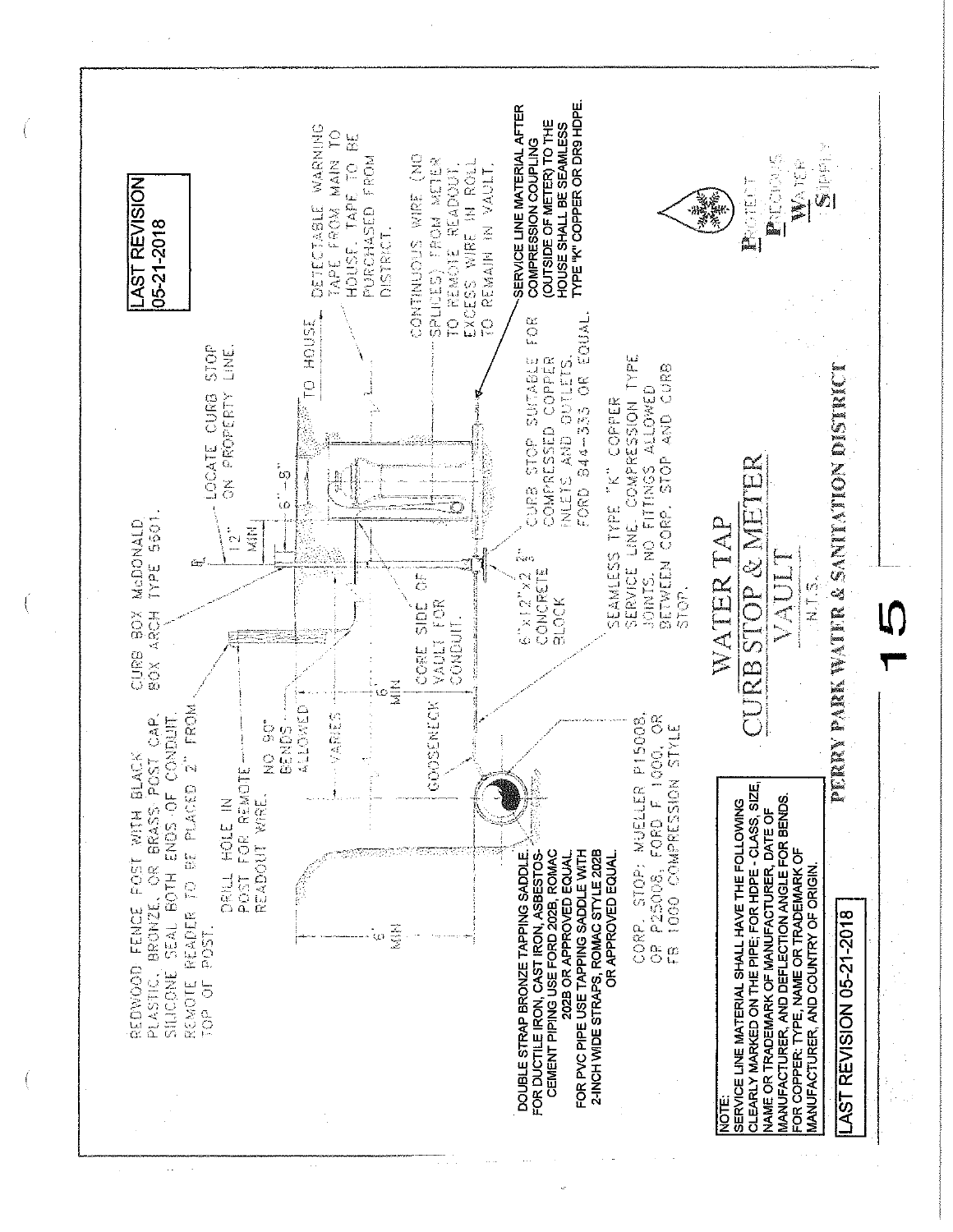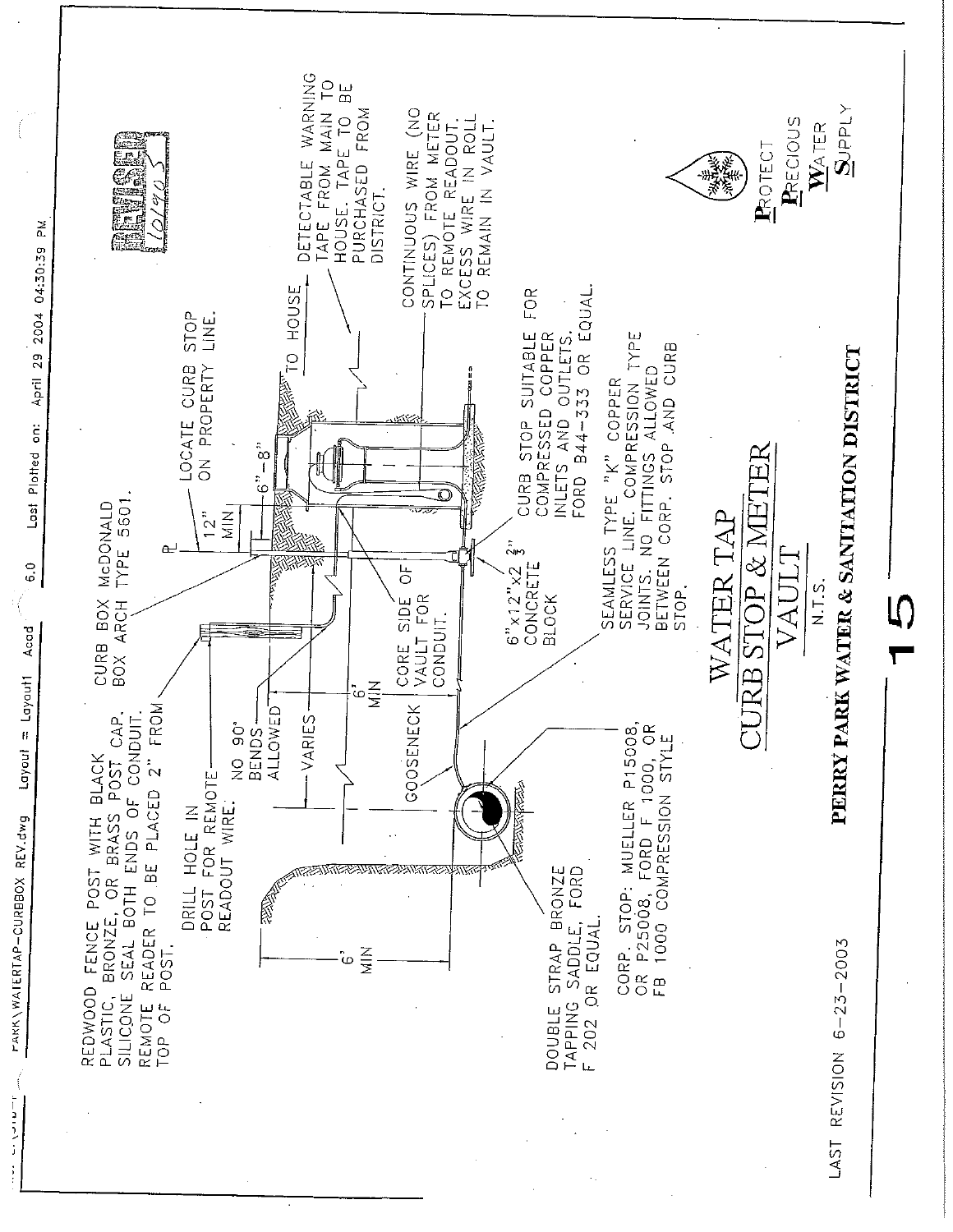

Layout = Layout1 Acad Rei 16. **DAD'ITIOTERATERATES**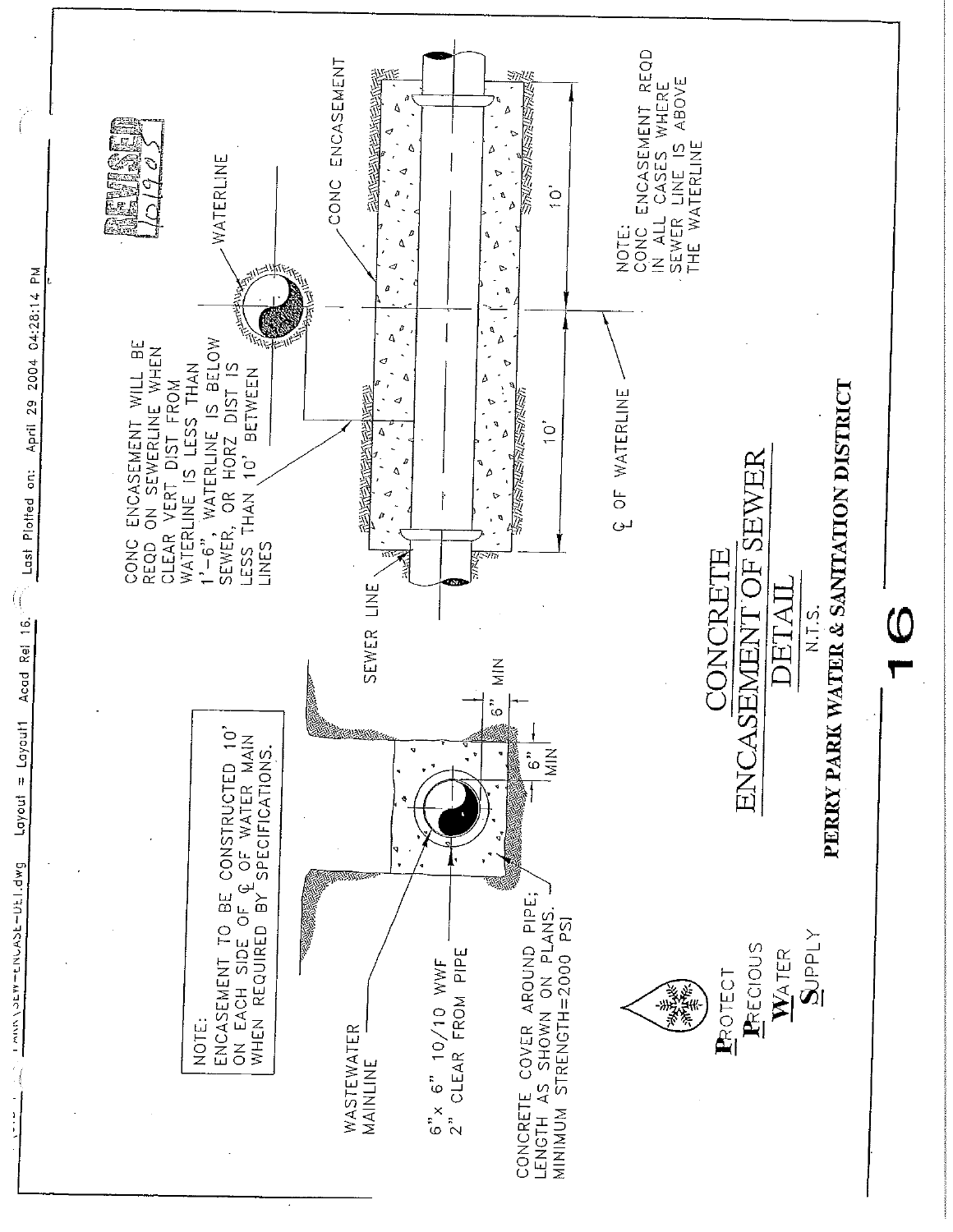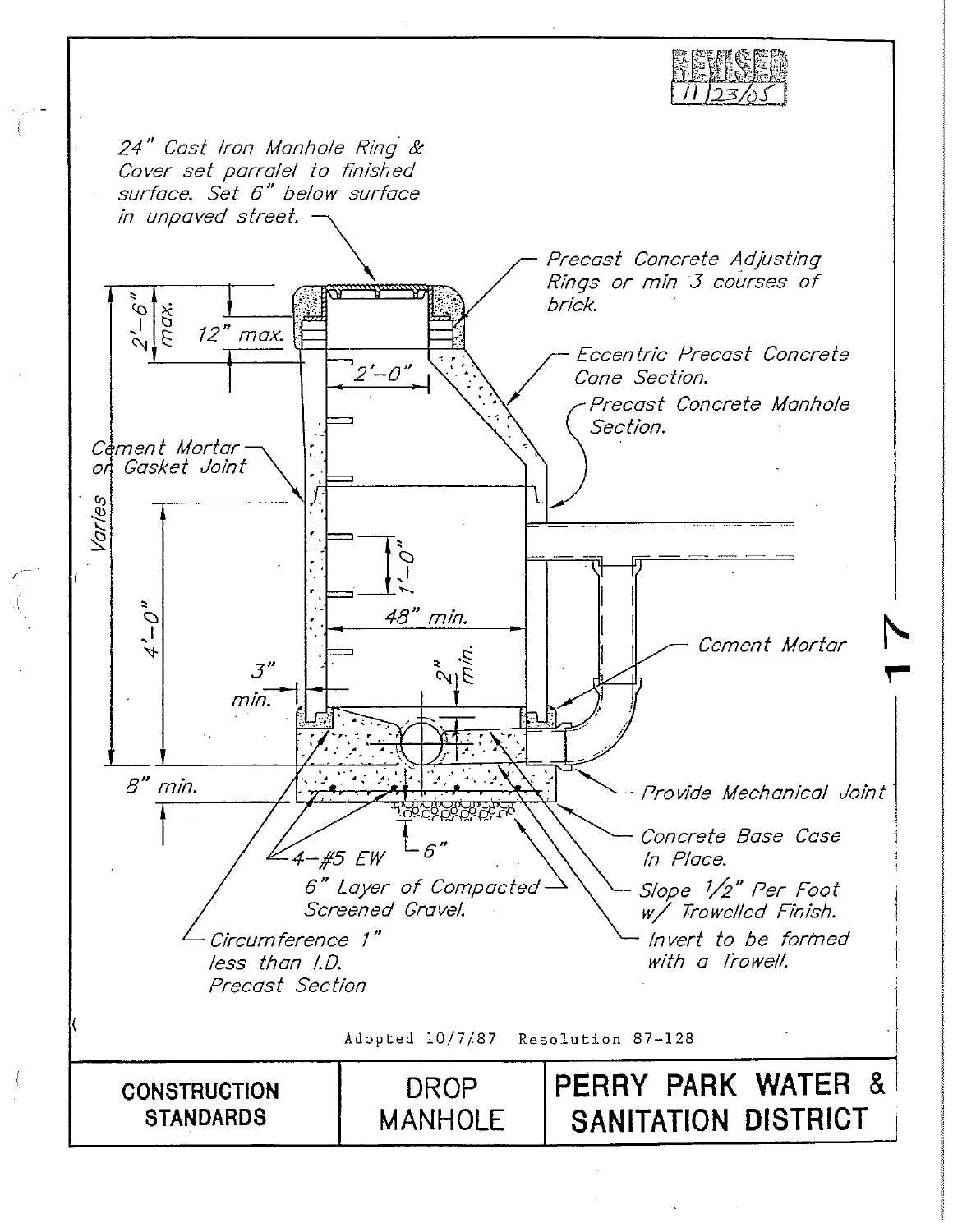

the: E:\SID-PE

PARK\INDV--SEW-SERV.dwg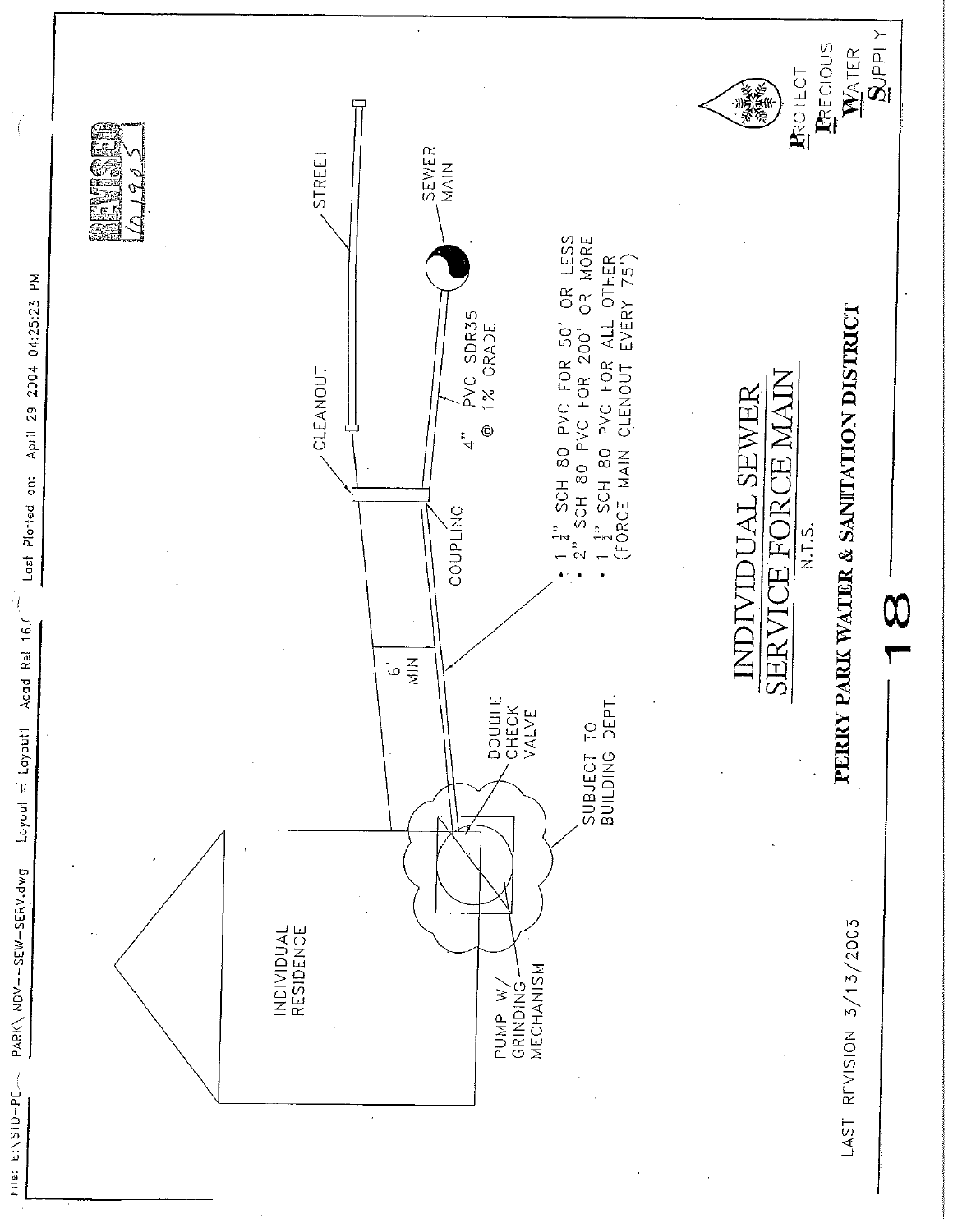

s (LMS Tech) Acad Re

Involution SEWER STUBOUT.dwg Loyout = Layout

 $\frac{1}{1-\alpha}$  ,  $\alpha$  ,  $\alpha$  ,  $\alpha$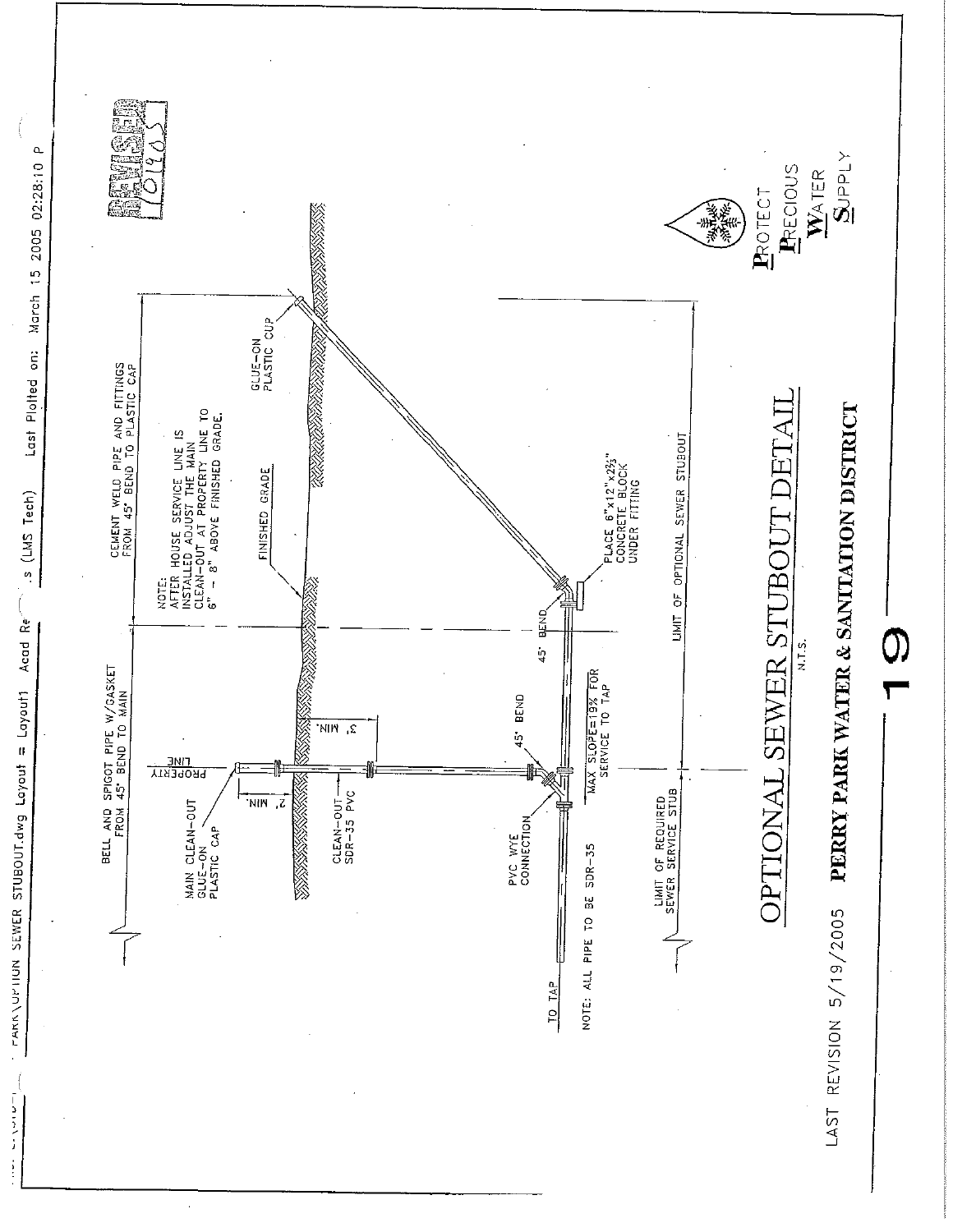

 $\ddot{ }$ 

 $\vec{r}$ 

 $\overline{5}$ 

 $\dot{\circ}$ 

Plotted on: April 29 2004 04:17:00 PM 

Acad Rel 16.0 PARK\45-DEG-SAD.dwg . Layout = Layouti Hile: E:\STD-Print

 $\overline{\mathcal{L}}$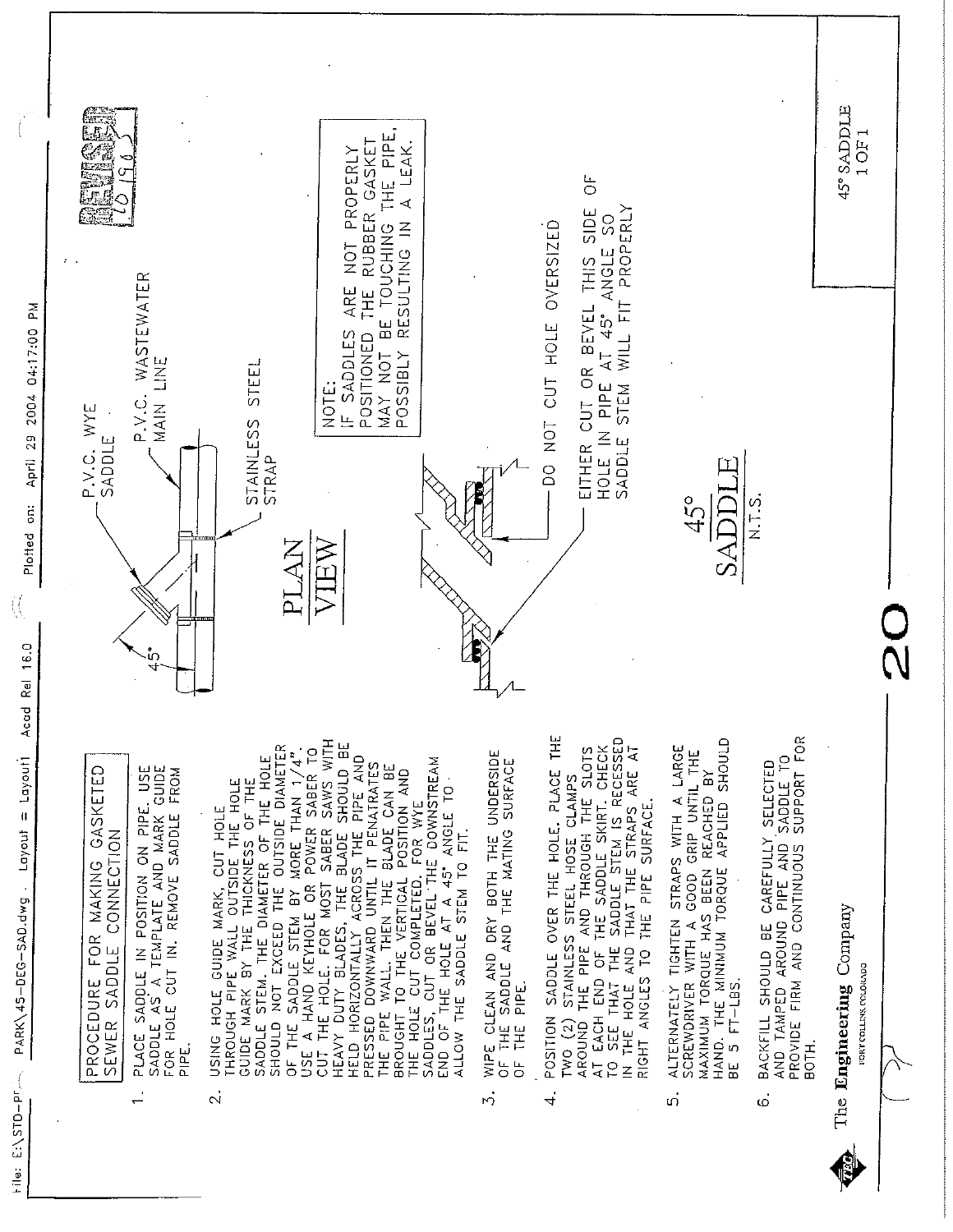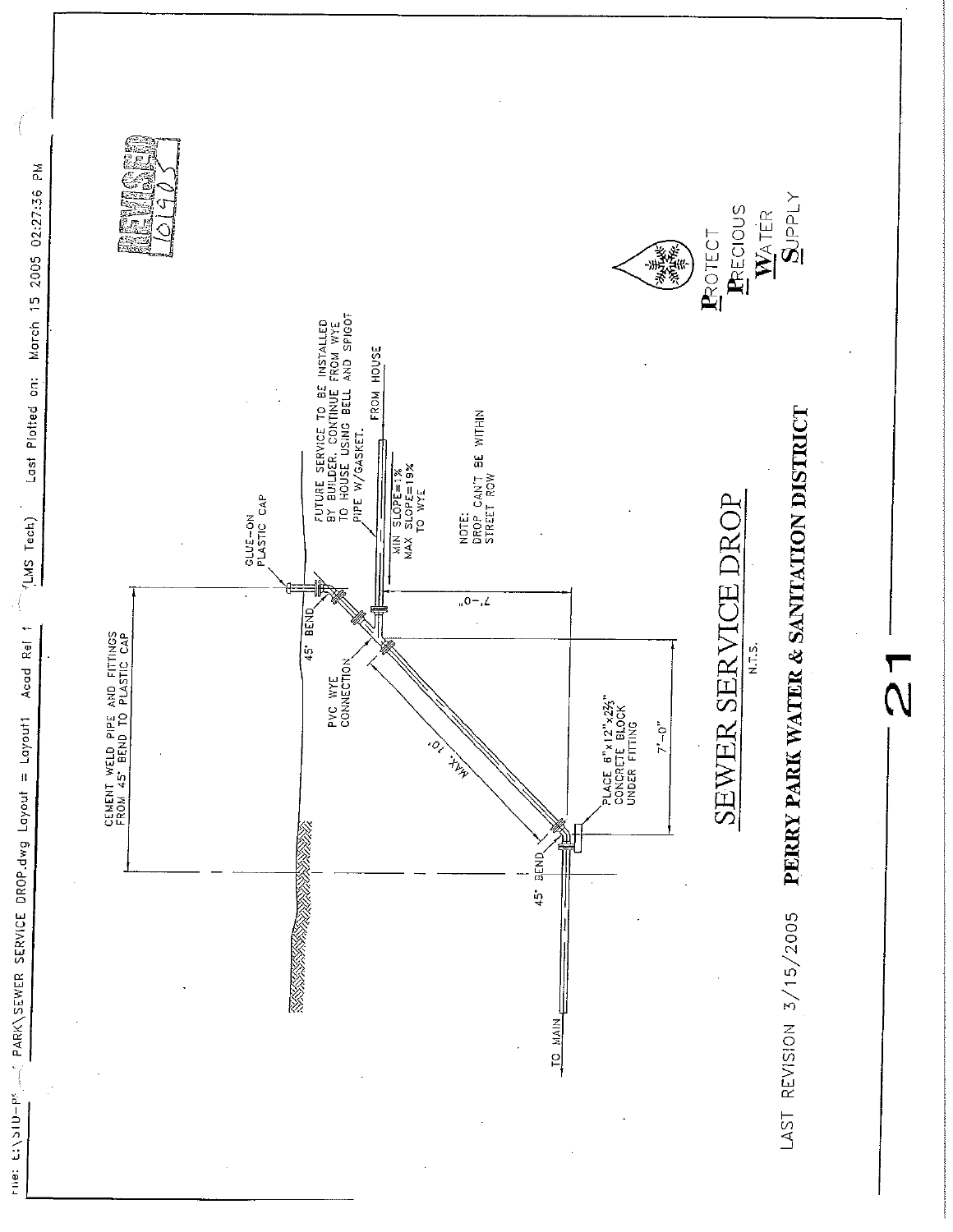

 $\left(\right)$ 

The Elysto-Plass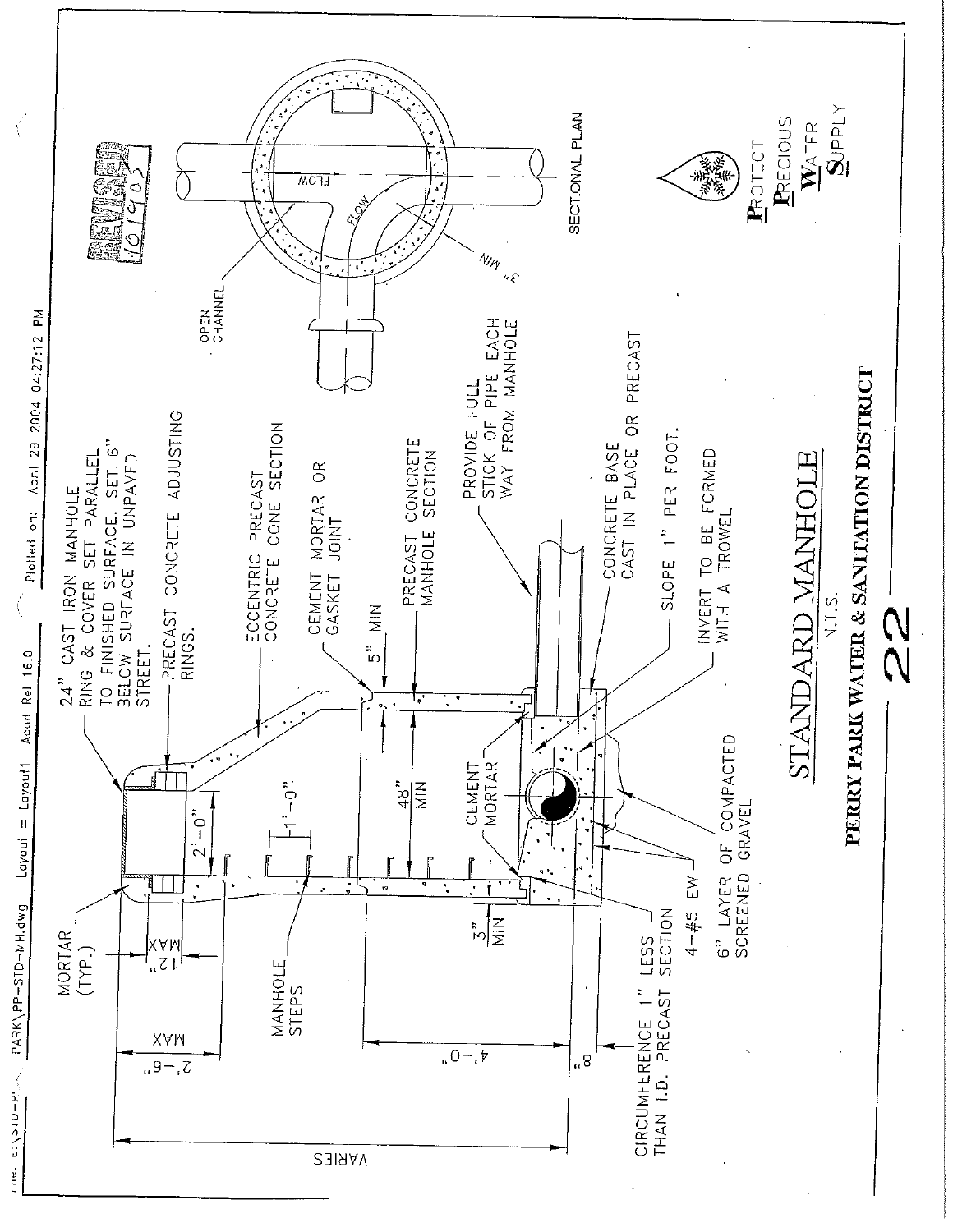

Layout = Layout Acad Rel  $1$ PARK\WYE-CONNECTION.dwg

Concerting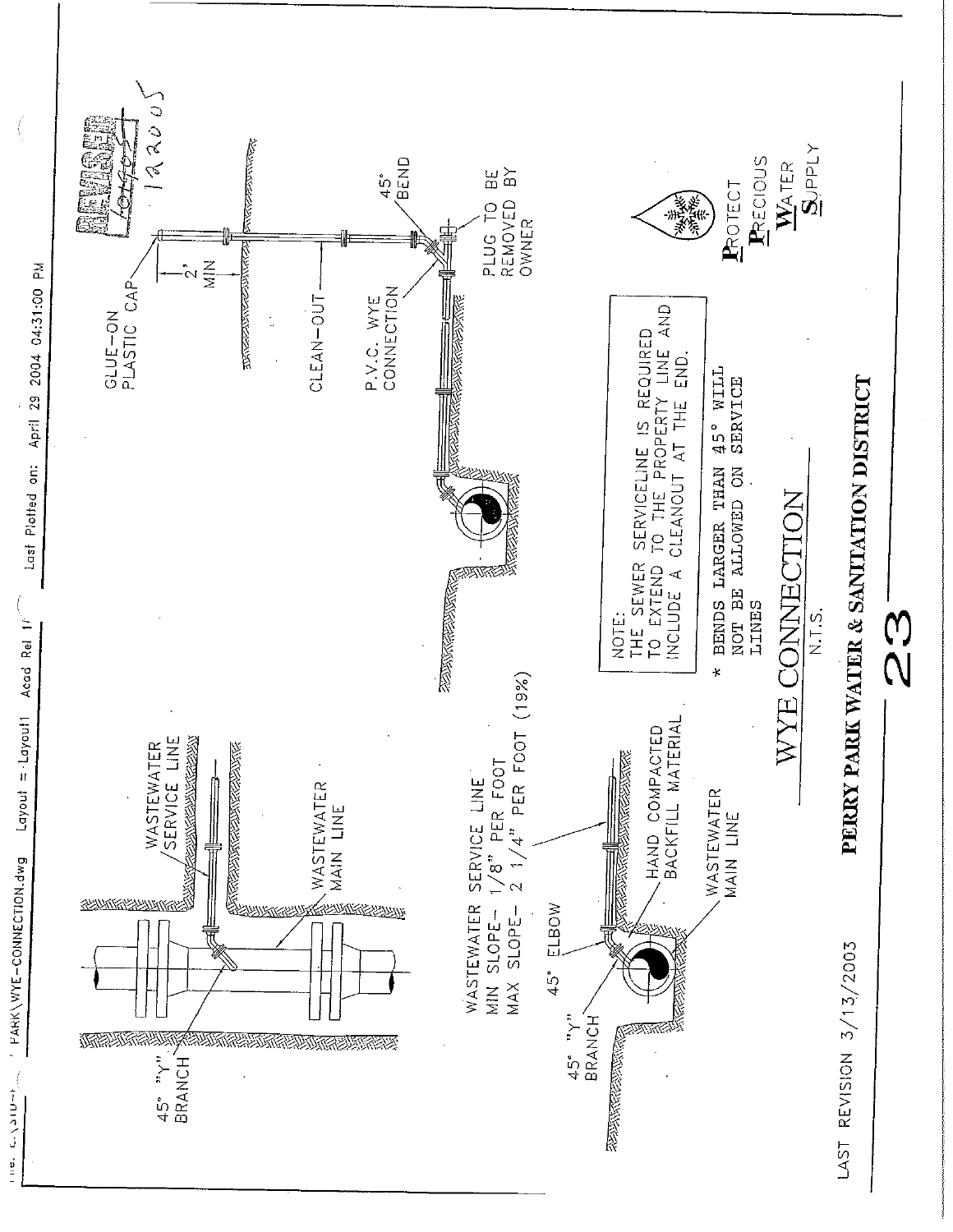